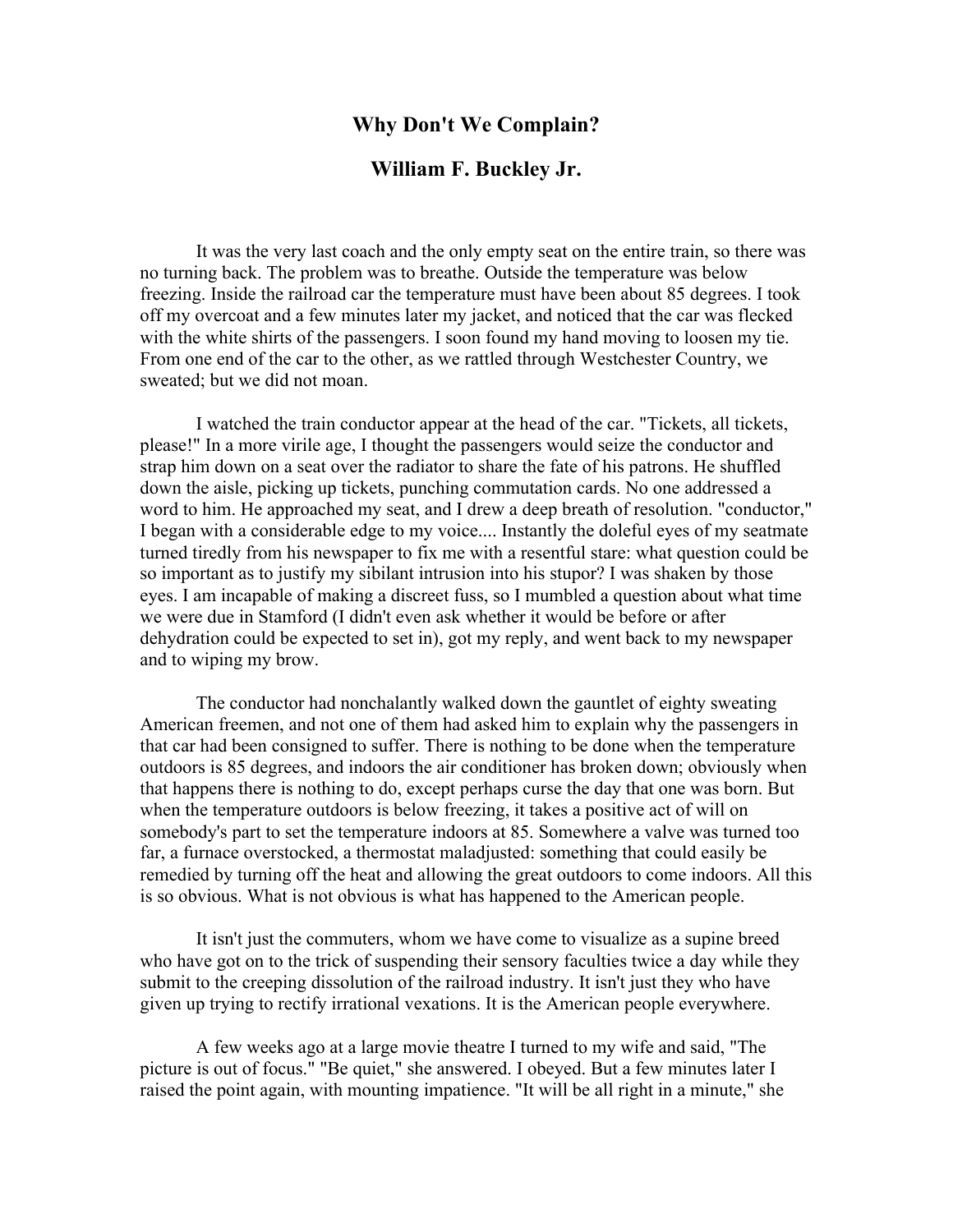said apprehensively. (She would rather lose her eyesight than be around when I make one of my infrequent scenes.) I waited. It was just out of focus -- not glaringly out, but out. My vision is 20-20, and I assume that is the vision, adjusted, of most people in the movie house. So, after hectoring my wife throughout the first reel, I finally prevailed upon her to admit that it was off, and very annoying. We then settled down, coming to rest on the presumption that: a) someone connected with the management of the theatre must soon notice the blur and make the correction; or b) that someone seated near the rear of the house would make the complaint in behalf of those of us up front; or c) that -- any minute now -- the entire house would explode into catcalls and foot stamping, calling dramatic attention to the irksome distortion.

What happened was nothing. The movie ended, as it had begun just out of focus, and we trooped out, we stretched our faces in a variety of contortions to accustom the eye to the shock of normal focus.

I think it is safe to say that everybody suffered on that occasion. And I think it is safe to assume that everyone was expecting someone else to take the initiative in going back to speak to the manager. And it is probably true even that if we had supposed the movie would run right through the blurred image, someone surely would have summoned up the purposive indignation to get up out of his seat and file his complaint.

But notice that no one did. And the reason no one did is because we are all increasingly anxious in America to be unobtrusive, we are reluctant to make our voices heard, hesitant about claiming our right; we are afraid that our cause is unjust, or that if it is not unjust, that it is ambiguous; or if not even that, that it is too trivial to justify the horrors of a confrontation with Authority; we will sit in an oven or endure a racking headache before undertaking a head-on, I'm-here-to-tell-you complaint. That tendency to passive compliance, to a heedless endurance, is something to keep one's eyes on -- in sharp focus.

I myself can occasionally summon the courage to complain, but I cannot, as I have intimated, complain softly. My own instinct is so strong to let the thing ride, to forget about it -- to expect that someone will take the matter up, when the grievance is collective, in my behalf -- that it is only when the provocation is at a very special key, whose vibrations touch simultaneously a complex of nerves, allergies, and passions, that I catch fire and find the reserves of courage and assertiveness to speak up. When that happens, I get quite carried away. My blood gets hot, my brow wet, I become unbearably and unconscionably sarcastic and bellicose; I am girded for a total showdown.

Why should that be? Why could not I (or anyone else) on that railroad coach have said simply to the conductor, "Sir" -- I take that back: that sounds sarcastic -- "Conductor, would you be good enough to turn down the heat? I am extremely hot. In fact, I tend to get hot every time the temperature reaches 85 degr -- " Strike that last sentence. Just end it with the simple statement that you are extremely hot, and let the conductor infer the cause.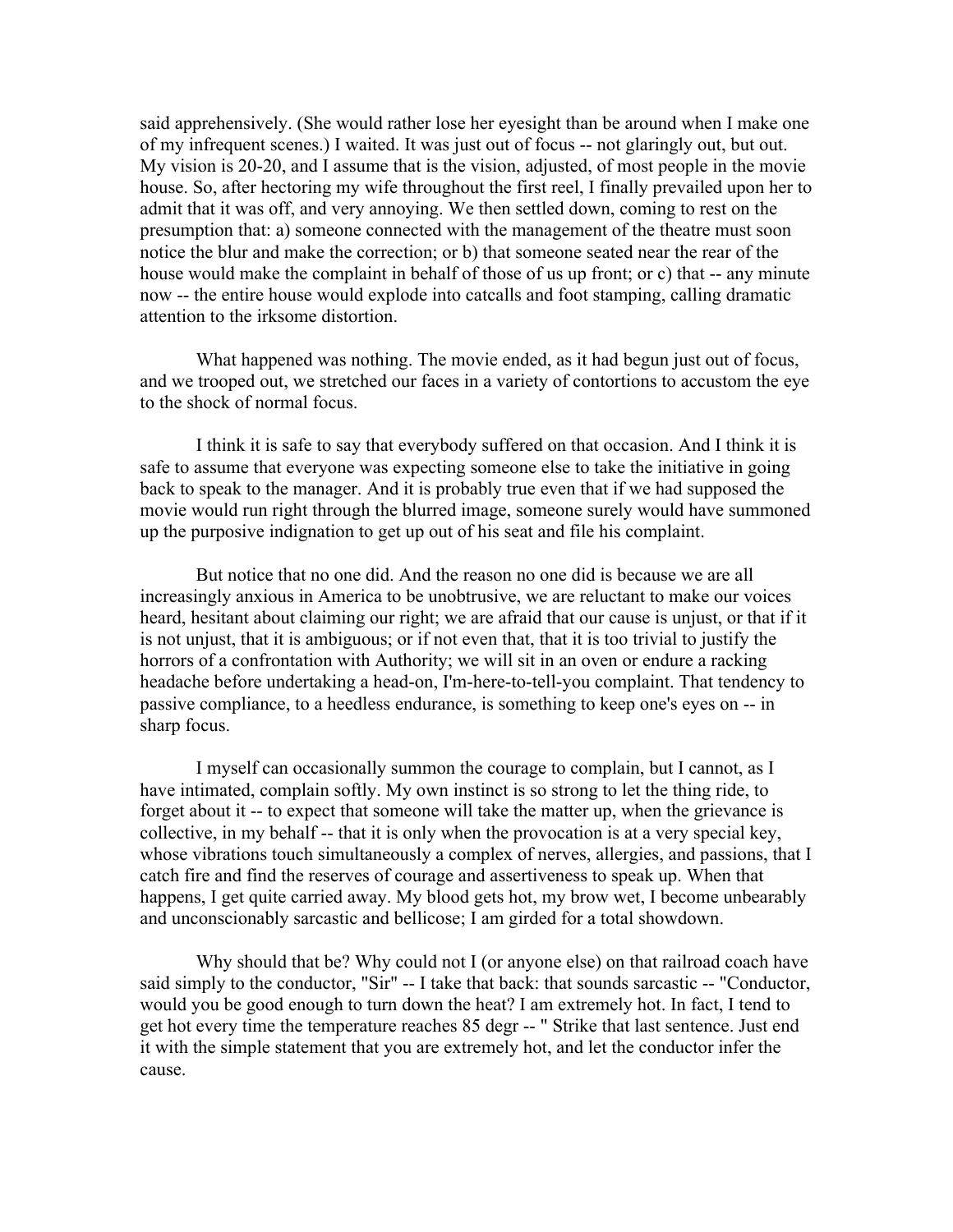Every New Year's Eve I resolve to do something about the Milquetoast in me and vow to speak up, calmly, for my rights, and for the betterment of our society, on every appropriate occasion. Entering last New Year's Eve I was fortified in my resolve because that morning at breakfast I had had to ask the Waitress three times for a glass of milk. She finally brought it -- after I had finished my eggs, which is when I don't want it any more. I did not have the manliness to order her to take the milk back, but settled instead for a cowardly sulk, and ostentatiously refused to drink the milk -- though I later paid for it -- rather than state plainly to the hostess, as I should have, why I had not drunk it, and would not pay for it.

So by the time the New Year ushered out the Old, riding in on my morning's indignation and stimulated by the gastric juices of resolution that flow so faithfully on New Year's Eve, I rendered my vow. Henceforward I would conquer my shyness, my despicable disposition to supineness. I would speak out like a man against the unnecessary annoyances of our time.

Forty-eight hours later, I was standing in line at the ski repair store in Pico Peak, Vermont. All I needed, to get on with my skiing, was the loan, for one minute, of a small screwdriver, to tighten a loose binding. Behind the counter in the workshop were two men. One was industriously engaged in servicing the complicated requirements of a young lady at the head of the line, and obviously he would be tied up for quite a while. The other -- "Jiggs," his workmate called him -- was a middle-aged man, who sat in a chair puffing a pipe, exchanging small talk with his working partner. My pulse began its telltale acceleration. The minutes ticked on. I stared at the idle shopkeeper, hoping to shame him into action, but he was impervious to my telepathic reproof and continued his small talk with his friend, brazenly insensitive to the nervous demands of six good men who were raring to ski.

Suddenly my New Year's Eve resolution struck me. It was now or never. I broke from my place in line and marched to the counter. I was going to control myself. I dug my nails into my palms. My effort was only partially successful.

"If you are not too busy," I said icily, "would you mind handing me a screwdriver?"

Work stopped and everyone turned his eyes on me, and I experienced that mortification I always feel when I am the center of centripetal shafts of curiosity, resentment, perplexity.

But the worst was yet to come. "I am sorry, sir," said Jiggs deferentially, moving the pipe from his mouth. "I am not supposed to move. I have just had a heart attack." That was the signal for a great whirring noise that descended from heaven. We looked, stricken, out the window, and it appeared as though a cyclone had suddenly focused on the snowy courtyard between the shop and the ski lift. Suddenly a gigantic army helicopter materialized, and hovered down to a landing. Two men jumped out of the plane carrying a stretcher tore into the ski shop, and lifted the shopkeeper onto the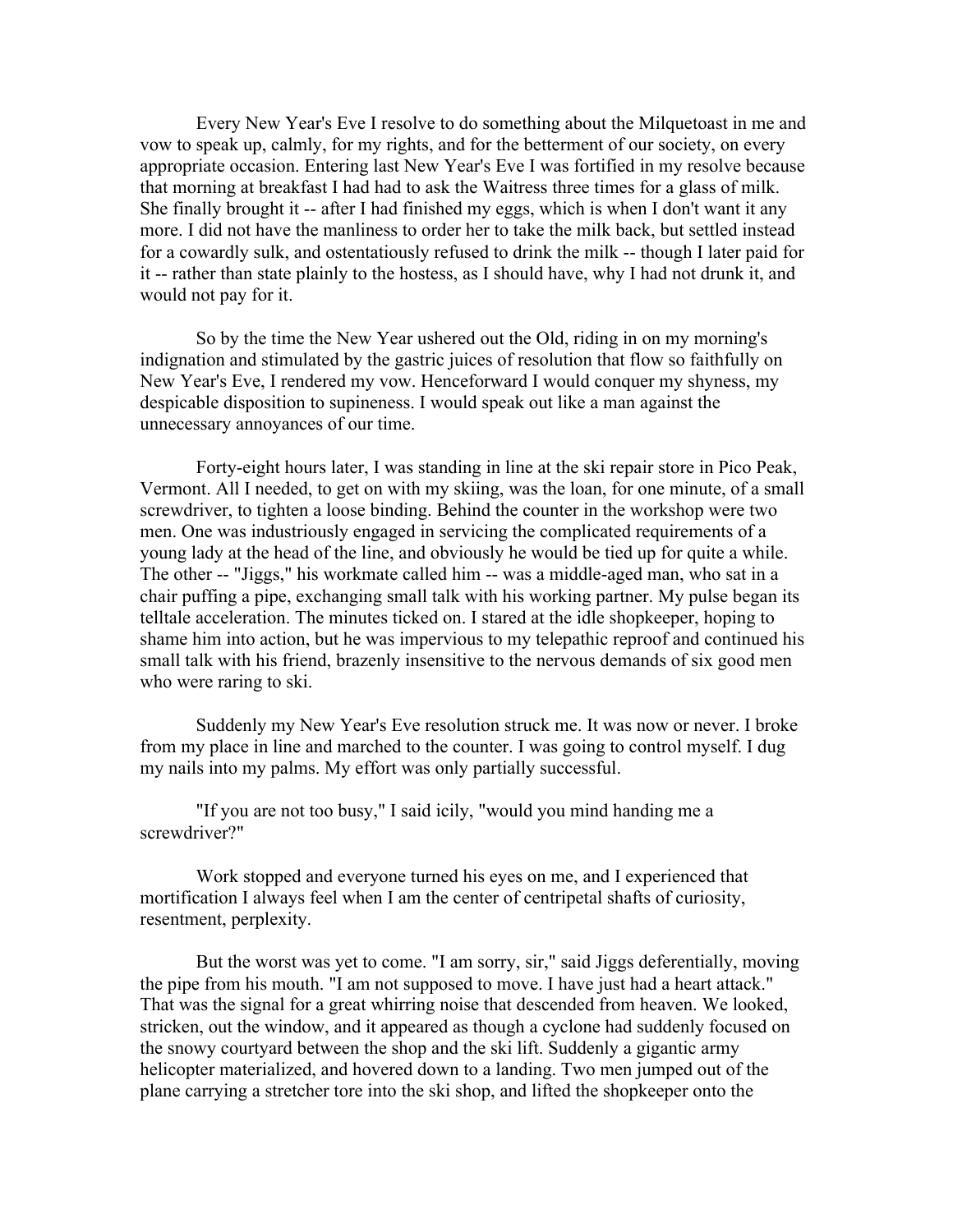stretcher. Jiggs bade his companion goodbye, was whisked out the door, into the plane, up to the heavens, down -- we learned -- to a near-by army hospital. I looked up manfully -- into a score of man-eating eyes. I put the experience down as a reversal.

As I write this, on an airplane, I have run out of paper and need to reach into my briefcase under my legs for more. I cannot do this until my empty lunch tray is removed from my lap. I arrested the stewardess as she passed empty-handed down the aisle on the way to the kitchen to fetch the lunch trays for the passengers up forward who haven't been served yet. "Would you please take my tray?" "Just a moment, sir!" she said, and marched on sternly. Shall I tell her that since she is headed for the kitchen anyway, it could not delay the feeding of the other passengers by more than two seconds necessary to stash away my empty tray? Or remind her that not fifteen minutes ago she spoke unctuously into the loudspeaker the words undoubtedly devised by the airline's highly paid public relations counselor: "If there is anything I or Miss French can do for you to make your trip more enjoyable, please let us -- " I have run out of paper.

I think the observable reluctance of the majority of Americans to assert themselves in minor matters is related to our increased sense of helplessness in an age of technology and centralized political and economic power. For generations, Americans who were too hot, or too cold, got up and did something about it. Now we call the plumber, or the electrician, or the furnace man. The habit of looking after our own needs obviously had something to do with the assertiveness that characterized the American family familiar to readers of American literature. With the technification of life goes our direct responsibility for our material environment, and we are conditioned to adopt a position of helplessness not only as regards the broken air conditioner, but as regards the over-heated train. It takes an expert to fix the former, but not the latter; yet these distinctions, as we withdraw into helplessness, tend to fade away.

Our notorious political apathy is a related phenomenon. Every year, whether the Republican or the Democratic Party is in office, more and more power drains away from the individual to feed vast reservoirs in far-off places; and we have less and less say about the shape of events which shape our future. From this alienation of personal power comes the sense of resignation with which we accept the political dispensations of a powerful government whose hold upon us continues to increase.

An editor of a national weekly news magazine told me a few years ago that as few as a dozen letters of protest against an editorial stance of his magazine was enough to convene a plenipotentiary meeting of the board of editors to review policy. "So few people complain, or make their voices heard," he explained to me, "that we assume a dozen letters represent the unarticulated views of thousands of readers." In the past ten years, he said, the volume of mail has noticeably decreased, even though the circulation of his magazine has risen.

When our voices are finally mute, when we have finally suppressed the natural instinct to complain, whether the vexation is trivial or grave, we shall have become automatons, incapable of feeling. When Premier Khrushchev first came to this country